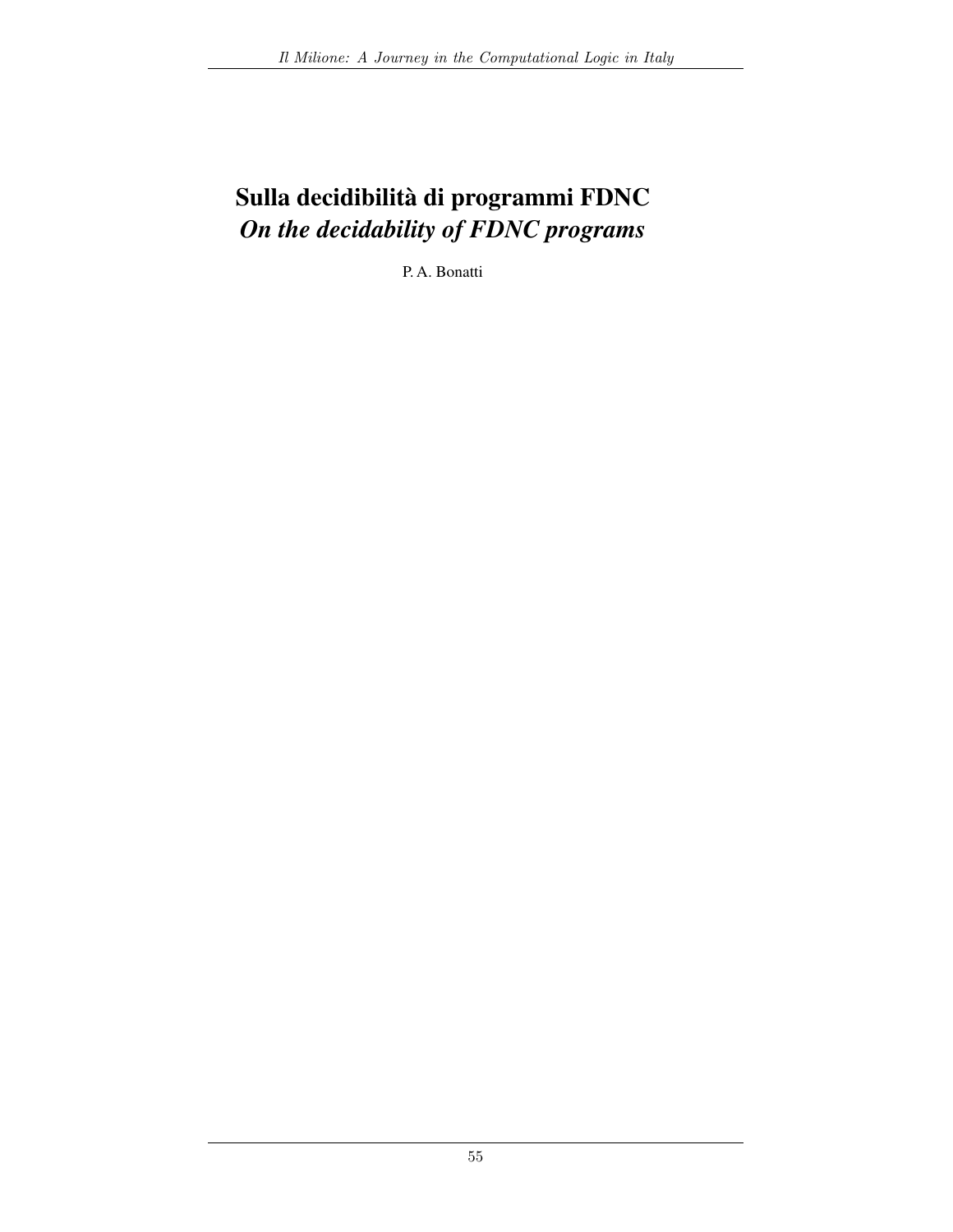### SOMMARIO/ABSTRACT

Questo articolo introduce una nuova dimostrazione della decidibilità del controllo di consistenza per i programmi FDNC sotto la semantica dei modelli stabili, basandosi su splitting sequences regolari. Con questa tecnica, riusciamo a rilassare leggermente la definizione di programmi FDNC e muoviamo un primo passo verso l'analisi delle relazioni tra programmi FDNC e la teoria dei programmi finitamente ricorsivi.

We provide a new decidability proof for the consistency of FDNC programs under the stable model semantics, based on regular splitting sequences. With this technique, we can slightly relax the definition of FDNC programs and make a first step towards a precise understanding of the relationships between FDNC programs and finitely recursive programs.

**Keywords:** Answer set programming, finitely recursive, finitary, and FDNC programs, module sequences.

## 1 Introduction

Some of the recent works of Alberto concern modal extensions of logic programming [5, 1]. A major motivation for those programs is reasoning about actions and change. In this setting, nonmonotonic constructs such as negation as failure are extremely useful to encode compactly the frame axiom and action consequences. However, for a long time such features could be supported only by forbidding function symbols, in order to ensure decidability.

Later results dropped this restriction. Finitary programs [4] preserve decidability even in the presence of infinite domains. This is achieved at the cost of restrictions on the cycles in dependency graphs containing an odd number of negative edges. Such limitations imply restrictions on the constraints (in the form of *denials* like  $\leftarrow A_1, \dots, A_n$ , for example) that can be encoded in a finitary program.

FDNC programs [8] adopt a different strategy. They restrict the syntax to (a skolemized form of) 2-variable guarded logic and avoid the restrictions on cycles and constraints.

In this paper we reformulate the decidability of the consistency check for FDNC programs in terms of regular splitting sequences. In this way we slightly generalize a decidability result published in [8].

# 2 Preliminaries

We assume the reader to be familiar with Logic Programming and the stable model semantics [2]

Disjunctive logic programs are sets of (disjunctive) rules

$$
A_1 \vee A_2 \vee \dots \vee A_m \leftarrow L_1, ..., L_n \quad (m > 0, n \ge 0),
$$

where each  $A_j$  ( $j = 1, ..., m$ ) is a logical atom and each  $L_i$  $(i = 1, ..., n)$  is a *literal*, that is, either a logical atom A or a negated atom not  $A$ .

If r is a rule with the above structure, then let  $head(r)$  =  ${A_1, A_2, ..., A_m}$  and  $body(r) = {L_1, ..., L_n}$ . Moreover, let  $body^+(r)$  (respectively  $body^-(r)$ ) be the set of all atoms A s.t. A (respectively not A) belongs to  $body(r)$ .

The ground instantiation of a program  $P$  is denoted by  $Ground(P)$ , and the set of atoms occurring in  $Ground(P)$  is denoted by  $atom(P)$ . Similarly,  $atom(r)$ denotes the set of atoms occurring in a rule  $r$ .

A Herbrand model  $M$  of  $P$  is a stable model of  $P$  iff  $M \in \text{Im}(P^{M})$ , where  $\text{Im}(X)$  denotes the set of least models of a positive (possibly disjunctive) program  $X$ , and  $P^{M}$  is the Gelfond-Lifschitz transformation of P, obtained from  $Ground(P)$  by (i) removing all rules r such that  $body^-(r) \cap M \neq \emptyset$ , and (ii) removing all negative literals from the body of the remaining rules.

Disjunctive programs may have one, none, or multiple stable models. We say that a program is *consistent* if it has at least one stable model; otherwise the program is *inconsistent.* A *skeptical* consequence of a program  $P$  is any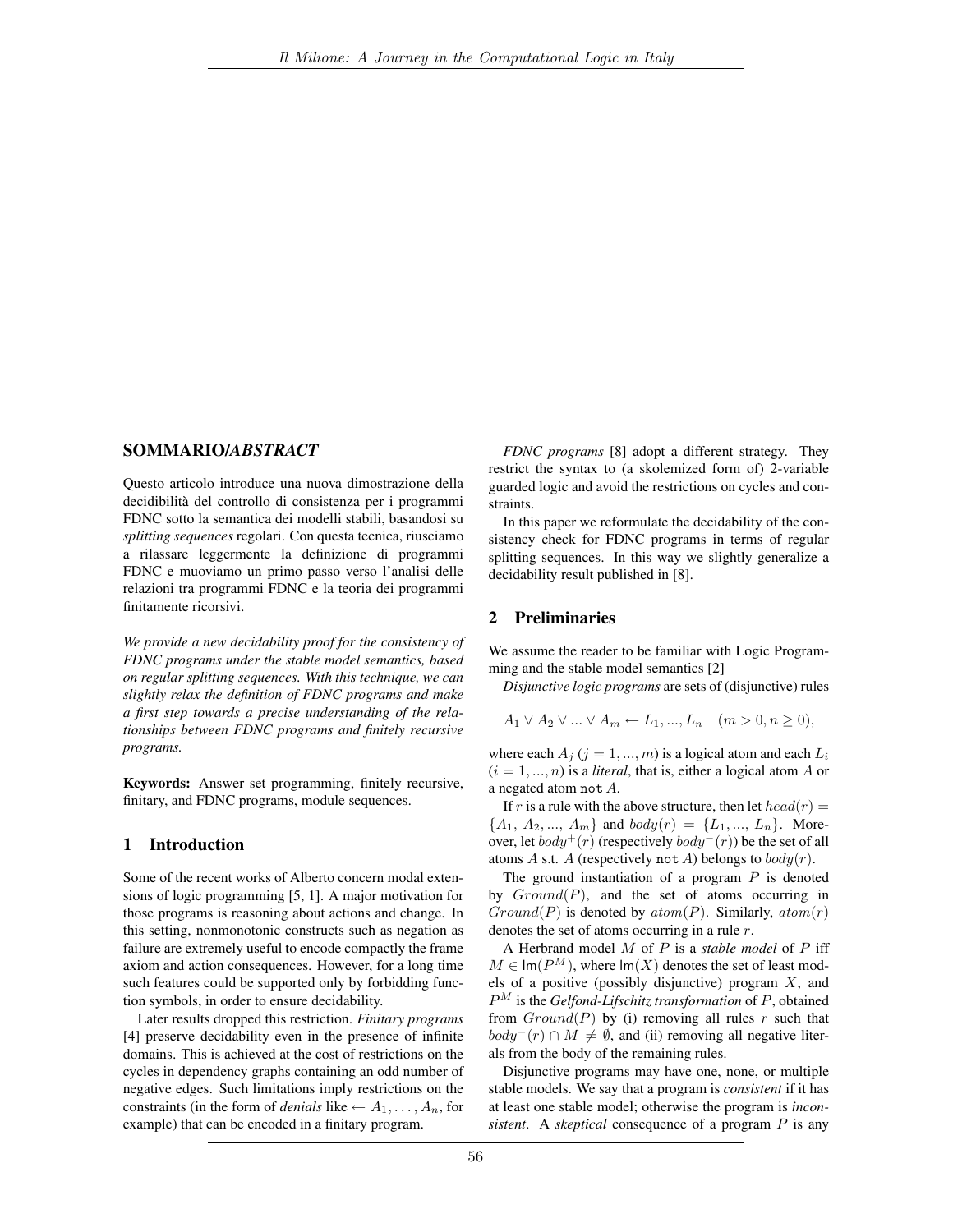formula satisfied by all the stable models of  $P$ . A credu*lous* consequence of  $P$  is any formula satisfied by at least one stable model of P.

The *dependency graph of a program*  $P$  is a labelled directed graph, denoted by  $DG(P)$ , whose vertices are the ground atoms of  $P$ 's language. Moreover, there exists an edge from A to B iff for some rule  $r \in Ground(P)$ ,  $A \in$  $head(r)$  and either B occurs in  $body(r)$ , or  $B \in head(r)$ .

An atom  $A$  depends on  $B$  if there is a directed path from  $A$  to  $B$  in the dependency graph.

A disjunctive program  $P$  is *finitely recursive* [4, 3] iff each ground atom A depends on finitely many ground atoms in  $DG(P)$ .

A FDNC program is a set of disjunctive rules conforming to any of the following schemata:

(R1) 
$$
A_1(x) \vee ... \vee A_n(x) \leftarrow (\text{not})B_0(x), ..., (\text{not})B_l(x)
$$
  
\n(R2)  $R_1(x, y) \vee ... \vee R_n(x, y) \leftarrow$   
\n $(\text{not})P_0(x, y), ..., (\text{not})P_l(x, y)$   
\n(R3)  $R_1(x, f_1(x)) \vee ... \vee R_n(x, f_n(x)) \leftarrow$   
\n $(\text{not})P_0(x, g_0(x)), ..., (\text{not})P_l(x, g_l(x))$   
\n(R4)  $A_1(y) \vee ... \vee A_n(y) \leftarrow$   
\n $(\text{not})B_0(Z_0), ..., (\text{not})B_l(Z_l), R(x, y))$   
\n(R5)  $A_1(f(x)) \vee ... \vee A_n(f(x)) \leftarrow$   
\n $(\text{not})B_n(W_1) \leftarrow$   
\n $(\text{not})B_n(W_2) \leftarrow$ 

(86) 
$$
R_1(x, f_1(x)) \vee \dots \vee R_n(x, f_n(x)) \leftarrow
$$
  
\n(86) 
$$
R_1(x, f_1(x)) \vee \dots \vee R_n(x, f_n(x)) \leftarrow
$$
  
\n(87) 
$$
C_1(\vec{c}_1) \vee \dots \vee C_n(\vec{c}_n) \leftarrow (not)D_1(\vec{d}_1), ..., (not)D_t(\vec{d}_t)
$$

where  $n, l \geq 0$ ,  $Z_i \in \{x, y\}$ ,  $W_i \in \{x, f(x)\}$ , and each  $\vec{c}_i$ ,  $\overrightarrow{d_i}$  is a tuple of one or two constants. Each rule r must be safe, i.e., each variable must occur in  $body^+(r)$ . Moreover at least one rule of type (R7) must be a fact.

Our results depend on a *splitting theorem* that allows to construct stable models in stages. In turn, this theorem is based on the notion of *splitting set* of a program  $P$  [2], [6], that is, any set U of atoms such that, for all rules  $r \in$  $Ground(P)$ , if  $head(r) \cap U \neq \emptyset$  then  $atom(r) \subseteq U$ . The set of rules  $r \in Ground(P)$  such that  $head(r) \cap U \neq \emptyset$  is called the *bottom* of  $P$  relative to the splitting set  $U$  and is denoted by  $bot_U(P)$ .

The partially evaluated complement of the bottom program determines the rest of each stable model. The partial evaluation of a ground logic program  $P$  with splitting set U w.r.t. a set of ground atoms X is the program  $e_U(P, X)$ defined as follows:

$$
e_U(P, X) = \{r' \mid there \ exists \ r \in P \ s.t. \n(body^+(r) \cap U) \subseteq X, (body^-(r) \cap U) \cap X = \emptyset, \nhead(r') = head(r), body^+(r') = body^+(r) \setminus U, \nbody^-(r') = body^-(r) \setminus U \}.
$$

We are finally ready to formulate the splitting theorem.

**Theorem 1 (Splitting theorem [6])** Let  $U$  be a splitting set for a logic program P. An interpretation M is a stable model of P iff  $M = J \cup I$ , where

1. I is a stable model of 
$$
bot_U(P)
$$
, and

2. *J* is a stable model of  $e_U(Ground(P) \setminus bot_U(P), I)$ .

The splitting theorem has been extended to *transfinite sequences* in [7]. A (transfinite) sequence is a family whose index set is an initial segment of ordinals,  $\{\alpha :$  $\alpha < \mu$ . The ordinal  $\mu$  is the *length* of the sequence.

A sequence  $\langle U_{\alpha}\rangle_{\alpha<\mu}$  of sets is *monotone* if  $U_{\alpha}\subseteq U_{\beta}$ whenever  $\alpha < \beta$ , and *continuous* if, for each limit ordinal  $\alpha < \mu$ ,  $U_{\alpha} = \bigcup_{\nu < \alpha} U_{\nu}$ . A sequence with  $\mu = \omega$  is smooth if each of its elements is finite.

Definition 2 [Lifschitz-Turner, [7]] A splitting sequence for a program  $P$  is a monotone, continuous sequence  $\langle U_{\alpha}\rangle_{\alpha<\mu}$  of splitting sets for P s.t.  $\bigcup_{\alpha<\mu}U_{\alpha} = atom(P)$ .

Lifschitz and Turner generalized the splitting theorem to splitting sequences.

**Theorem 3 (Splitting sequence theorem [7])** Let  $P$  be a disjunctive program. M is a stable model of  $P$  iff there exists a splitting sequence  $\langle U_{\alpha}\rangle_{\alpha<\mu}$  such that

- 1.  $M_0$  is a stable model of bot<sub>U<sub>0</sub></sub> $(P)$ ,
- 2. for all successor ordinals  $\alpha < \mu$ ,  $M_{\alpha}$  is a stable model of  $e_{U_{\alpha-1}}(bot_{U_{\alpha}}(P) \setminus bot_{U_{\alpha-1}}(P), \bigcup_{\beta<\alpha} M_{\beta})$ ,
- 3. for all limit ordinals  $\lambda < \mu$ ,  $M_{\lambda} = \emptyset$ ,

4.  $M = \bigcup_{\alpha \leq u} U_{\alpha}$ .

#### $3<sup>1</sup>$ **Revised decidability results**

We first observe that strictly speaking, FDNC programs are not always finitely recursive, due to the presence of local variables, i.e. variables that occur in the body of a rule and not in its head. Such variables arise in instances of rule schema (R4); in particular  $x$  occurs only in the body. However it is not hard to verify that the following proposition holds:

**Proposition 4** If an atom  $R(t, u)$  belongs to a stable model of an FDNC program, then either  $u = f(t)$  for some function symbol f, or  $(t, u)$  is one of the vectors of constants  $\vec{c}_i$  occurring in the head of some instance of (R7).

It follows that each rule of the form (R4) can be replaced by a finite number of its instances:

- one for each substitution  $[y/f(x)]$ , where f is a function symbol occurring in the program;
- one for each substitution  $[x/a_1, y/a_2]$  for each vector of constants  $\vec{c}_i = (a_1, a_2)$  occurring in the head of some instance of schema (R7).

By Proposition 4, such transformation preserves the set of stable models of the given FDNC program. Moreover, the transformation removes all local variables so the transformed program is a finitely recursive FDNC program.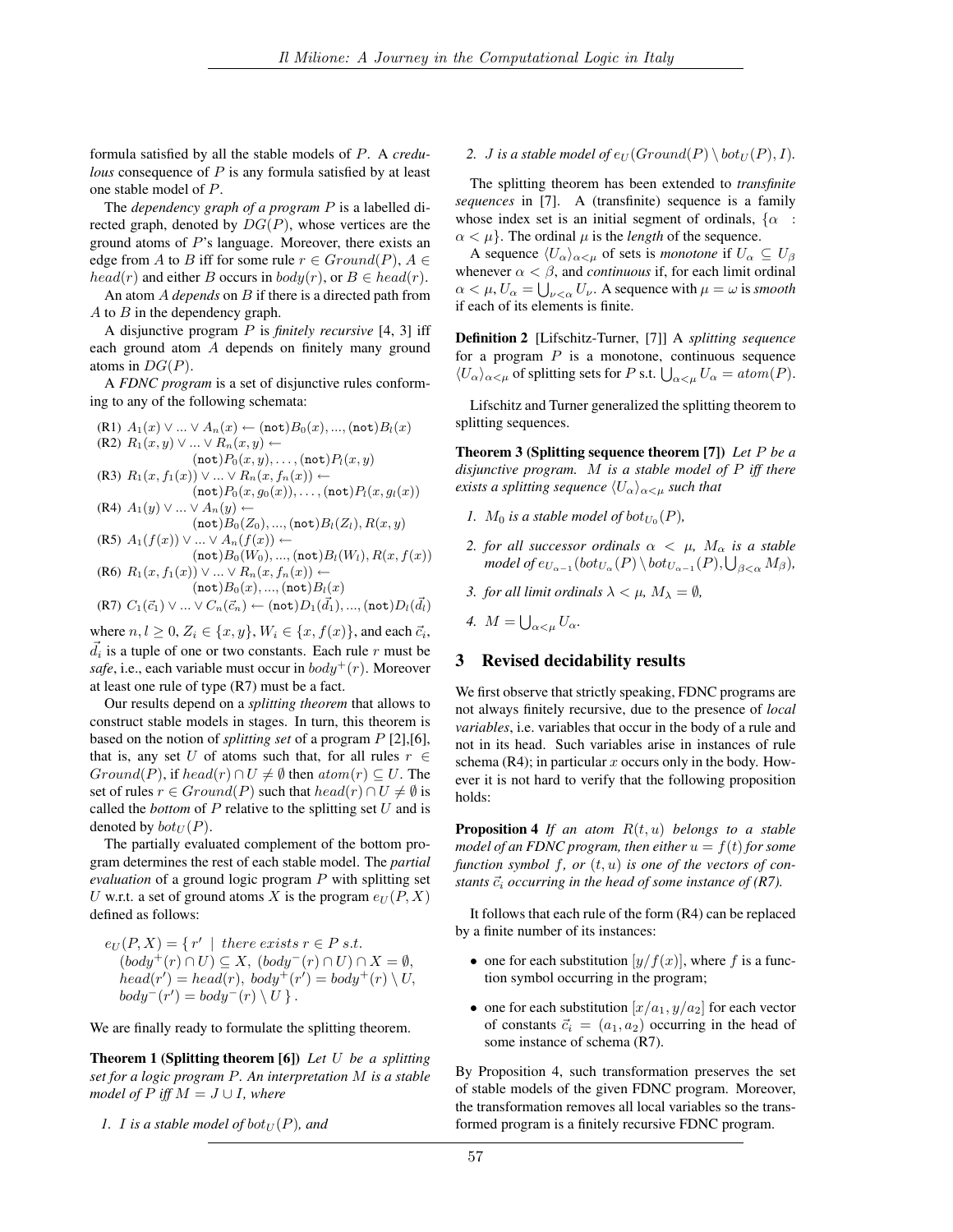With a similar argument we can further normalize FDNC programs, restricting the set of atoms that may occur in a rule head. Each instance of schema (R2) can be replaced by a finite number of its instances by analogy with the previous case. By Proposition 4, such transformation preserves the set of stable models of the given FDNC program. Moreover, the transformation specializes the heads of the instances of  $(R2)$  so that the following lemma holds:

**Lemma 5** Every FDNC program is equivalent to a FDNC program with no rules of the form  $(R2)$  or  $(R4)$ .

Corollary 6 Every FDNC program P is equivalent to a finitely recursive FDNC program  $P'$  such that the binary atoms occurring in  $Ground(P')$  are of the form  $R(t, f(t))$ (for some function symbol f) or  $R(\vec{c}_i)$ , where  $\vec{c}_i$  occurs in the head of some instance of (R7).

Note that the above program transformation can be effectively computed. Therefore, from now on, we shall focus without loss of generality on normal FDNC programs, that we define as programs whose rules conform to some of the schemata  $(R1)$ ,  $(R3)$ ,  $(R5)$ ,  $(R6)$ , and  $(R7)$ .

In the following, let  $P$  be a given normal FDNC program, and let us construct a suitable splitting sequence for P. First take any effective enumeration  $t_1, t_2, \ldots, t_i, \ldots$ of the ground compound terms of  $P$ 's language, such that each term  $t_i$  precedes all the terms larger than  $t_i$  (in terms of the number of function symbol occurrences). For all such ground terms  $t_i$ , we shall denote by  $\hat{U}_i$  the set of all ground atoms  $A(t_i)$  and  $R(t_i, f(t_i))$ , for all function symbols  $f$ . Now a canonical splitting sequence for  $P$  can be defined as follows:

- let  $U_0$  be the set of all atoms of the form  $A(c)$ ,  $R(c, d)$ , or  $R(c, f(c))$ , where c and d are constants;
- let  $U_{i+1} = U_i \cup \hat{U}_{i+1}$ .

Since  $P$  has no rules conforming to (R2) or (R4), it is easy to check that  $\langle U_i \rangle_{i \leq \omega}$  is indeed a splitting sequence for  $Ground(P)$ .

Moreover, note that by definition, canonical sequences are smooth, as  $U_0$  and the sets  $\hat{U}_i$  are all finite.

Another important property of canonical sequences is that the program slices  $P_{i+1} = bot_{U_{i+1}}(P) \backslash bot_{U_i}(P)$  they induce are all isomorphic to each other. By isomorphic, we mean that for all  $0 < i < j < \omega$ ,  $P_j$  can be obtained from  $P_i$  by uniformly replacing  $t_i$  with  $t_j$  (in symbols,  $P_j =$  $P_i[t_i/t_j]).$ 

Now consider finite sequences of models  $\langle M_i \rangle_{i \leq k}$  with the following properties:

- $M_0$  is a stable model of  $bot_{U_0}(P)$ ;
- $M_{i+1}$  is a stable model of  $e_{U_i}(bot_{U_{i+1}}(P)$  $bot_{U_i}(P), M_i).$

We say such a sequence is *blocked* if  $M_k = M_i[t_i/t_k]$  for some j such that  $1 < j < k$ , that is,  $M_k$  can be obtained from  $M_i$  by replacing term  $t_i$  with  $t_k$ .

**Lemma 7** Every blocked model sequence  $\langle M_i \rangle_{i \leq k}$  (induced by a canonical splitting sequence  $\langle U_i \rangle_{i<\omega}$  for a normal FDNC program P) can be extended to an infinite sequence  $\langle M_i \rangle_{i<\omega}$  satisfying the following properties:

- 1.  $M_0$  is a stable model of bot<sub>U<sub>0</sub></sub> $(P)$ ;
- 2.  $M_{i+1}$  is a stable model of  $e_{U_i}(bot_{U_{i+1}}(P)$  $bot_{U_i}(P), M_i$ ).

Roughly speaking, the idea simply consists in repeating the subsequence  $M_j, \ldots, M_{k-1}$  forever, replacing the terms  $t_j, \ldots, t_{k-1}$  as appropriate.

**Proof.** Let  $\langle M_i \rangle_{i \le k}$  be a blocked sequence as described in the lemma's statement. Point 1 follows immediately from the hypothesis, so we focus on point 2. Since  $\langle M_i \rangle_{i \leq k}$  is blocked, there exists  $j < k$  such that  $M_k = M_i[t_i/t_k]$ . For all  $i > k$ , let  $m_i = j + (i - k) \bmod(k - j)$  and  $M_i = M_{m_i}[t_{m_i}/t_i]$ . Moreover, for all  $i \geq 0$  let  $P_{i+1} =$  $bot_{U_{i+1}}(P) \setminus bot_{U_i}(P)$ . As we already pointed out before this lemma,  $P_i = P_{m_i}[t_{m_i}/t_i]$ . Now, since both the program slices and the models with indexes i and  $m_i$  are subject to the same symbol renaming, we have that

$$
e_{U_i}(P_i, M_{i-1}) = e_{U_{m_i}}(P_{m_i}, M_{m_i-1})[t_{m_i}/t_i].
$$

Since semantics does not depend on symbol names and by assumption  $M_{m_i}$  is a stable model of  $e_{U_{m_i}}(P_{m_i}, M_{m_i-1})$ (as  $m_i$  lies between j and k), we clearly have that  $M_i$  is a stable model of  $e_{U_i}(P_i, M_{i-1})$ ; this proves point 2.

Now proving decidability is relatively easy. We start by characterizing satisfiability in terms of blocked sequences.

**Theorem 8**  $M$  is a stable model of a normal FDNC program  $P$  iff  $M$  is the limit of the extension (in the sense of Lemma 7) of a blocked sequence  $\langle M_i \rangle_{i \leq k}$  (induced by a canonical splitting sequence  $\langle U_i \rangle_{i < \omega}$  for P).

**Proof.** (If) Suppose M is the limit of a sequence  $\langle M_i \rangle_{i \leq \omega}$ such that  $\langle M_i \rangle_{i \leq k}$  is a blocked sequence and such that:

- 1.  $M_0$  is a stable model of  $bot_{U_0}(P)$ ;
- 2.  $M_{i+1}$  is a stable model of  $e_{U_i}(bot_{U_{i+1}}(P)$  $bot_{U_i}(P), M_i$ ).

Note that each program slice  $P_{i+1} = bot_{U_{i+1}}(P)$  $bot_{U_i}(P)$  contains only atoms from  $U_{i+1} \setminus U_{i-1}$  (because  $P$  is a normal FDNC program). Therefore the partial evaluation of  $P_{i+1}$  does not depend on the atoms in  $U_{i-1}$ , that is, for all  $i < \omega$ ,

$$
e_{U_i}(P_{i+1}, \bigcup_{j \leq i} M_j) = e_{U_i}(P_{i+1}, M_i).
$$